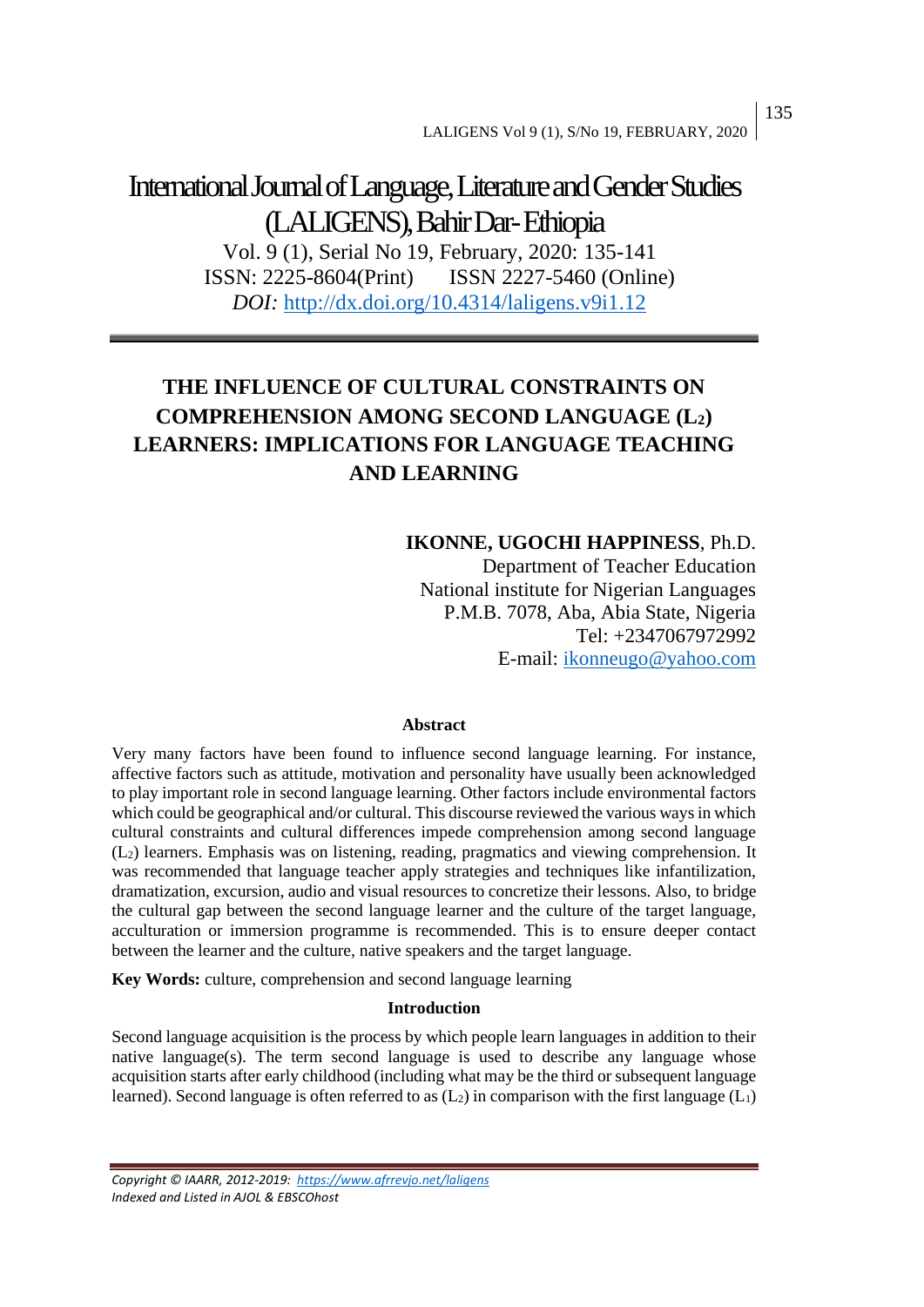(Krashen, 1982). Second language acquisition attracts a lot of difficulties arising from learner factors (external and internal); affective factors, individual variation, cultural variation etc.

The leaner external factors include social disposition, input and intake, interaction; internal factors have to do with the learners' pattern or order of language learning. The affective factors include anxiety, personality or self-concept and motivation; individual variation includes language aptitude, age and strategy use and then cultural variation connote differences in background. All the factors addressed above make second language acquisition a unique but error bound endeavor. However, whatever roles these factors play in second language acquisition, comprehension is critical to language learning and usage.

Here we shall concern ourselves with how cultural variations affect comprehension at various levels among second language learners.

#### **The Influence of Cultural Constraints on Listening Comprehension among l<sup>2</sup> Learners**

Speaking is a fundamental language skill preceded only by listening, (Asher 1977 in Ituen, 2010). Language is primarily oral or basically spoken. The urge to speak a language is demonstrated in the activities of the language learner. It is believed that most learners begin their acquisition process with a 'silent period' usually described as a period of 'language shock'. However, research has shown that many 'silent' learners are engaging in private speech sometimes called 'self-talk'. While appearing silent, they are rehearsing important survival phrases and lexical chunks, (Ellis 1994). These memorized phrases are then employed in the subsequent period of formulaic speech. Reciprocating this natural order in language learning, there has been a de-emphasis on the traditional L2 teaching and learning practices in favour of a new trend that emphasizes communication (Allen & Widdowson 1985 in Maduekwe 2007).

Corroborating the emphasis on communication, linguists say that 'speaking is language'. Man has always used the power of speech to verbalize his thoughts and ideas. Oral skills are primary since people speak their languages before reading and writing occur. Also, our knowledge of language acquisition reveals that in acquiring a language, the child/learner first learns to hear/listen, speak before learning to read and write.

Listening comprehension depends most on acoustic and auditory clarity. It has to do with decoding and acting out of verbal information whether first hand or recorded in a tape. Many factors can mar listening comprehension naturally. For instance, noise, impaired hearing and emotions or dispositions can militate against effective listening. Cultural differences can hinder listening comprehension. Language and culture are interwoven and many language elements are culture specific.

The decoding and positive reaction envisaged or expected from an  $L_2$  user may be delayed or non-existent owing to cultural constraints. This is one of the reasons interlocutors laugh over non-funny issues or frown over non-serious matters. Again, it is common knowledge that  $L_2$ users transfer some language elements in their  $L_1$  into their  $L_2$  learning and usage. As a result, when some fossilized elements or sounds are applied in speech, listening comprehension among  $L<sub>2</sub>$  users is hampered especially when the fossilized sounds or elements are not existent in the linguistic background of the listener.

#### *Fancy the following examples of fossilized language elements;*

• Yoruba fossilized 'ead', 'and' and 'heat' etc relative to English 'head', 'hand' and 'eat'. This apparently distorts the meaning of the above English words and make comprehension difficult for non-Yoruba listener.

*Copyright © IAARR, 2012-2019: <https://www.afrrevjo.net/laligens> Indexed and Listed in AJOL & EBSCOhost*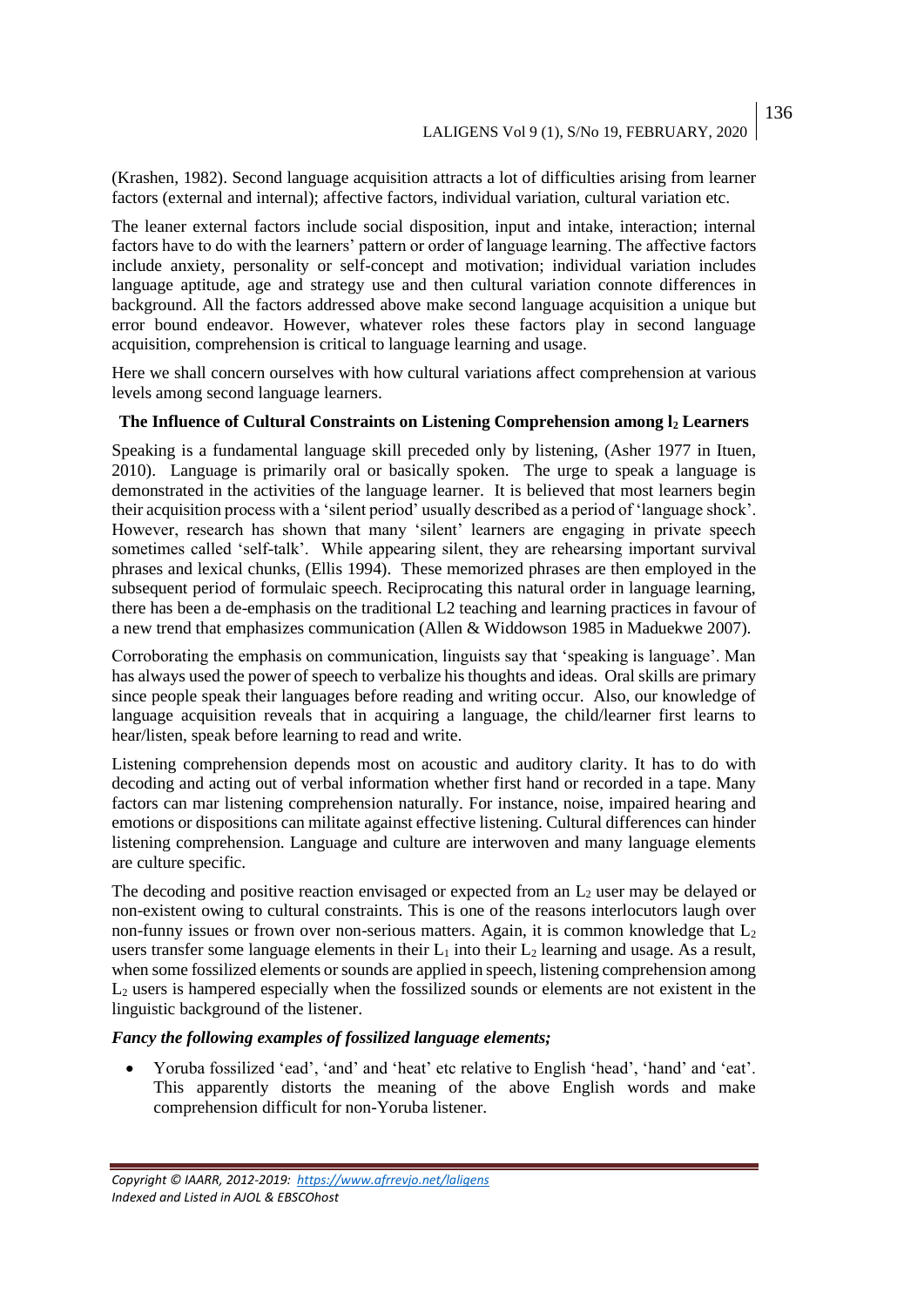- Yoruba Ìgbò L<sub>2</sub> learner's fossilization of the /z/ sound relative to the  $\frac{1}{2}$ gbò /s/ sound in the sentence 'ezi' m Oyo' instead of 'esi m Oyo' (1 hail from Oyo).
- The Yoruba Arabic speaker's fossilization of 'Sapter' relative to English 'chapter' etc.
- Hausa speaker's fossilization of 'Pilip', 'priend', 'feter' relative to 'Philip', 'friend' 'Peter' respectively.
- Anambra (Ìgbò) speakers' fossilization of 'rawrence', 'Rondon' relative to English 'Lawrence', 'London' etc.
- Further on this issue, a Yoruba speaker perceived Ìgbò greeting 'kedu?' ọ di mma (how are you? Fine) as 'Gedu' o du njee (wood//timber? It is good edible).
- I had a personal experience when I took lectures on research method with a Yoruba lecturer in the University. The lecturer fossilized the word 'mayor' relative to the word 'measure'. I continued to take meaningless notes until he released his note to the class.

Also, unfamiliar supra-segmental elements like tones, intonation, ascent, stress etc. cause hitch in listening comprehension among  $L_2$  users. The fact I am making is that fossilization hampers listening comprehension among  $L_2$  users. Fossilization being 'linguistic phenomena, items, rules, subsystem which speakers of a particular native language (NL) will tend to keep in his inter language (IL) relative to a particular target language (TL), no matter what age of the learner, or amount of explanation and instruction he/she receives in TL (Selinker, 1969). These constitute a sample of cultural constraints to listening comprehension among  $L_2$  users.

#### **The Influence of Cultural Constraints on Reading Comprehension among L2 Users**

Theoretically, reading is viewed from two points. Reading is a mechanical process; reading is a mental process. It is surprising to many people to learn that the rhythmical travels of the eyes from left to right over a page of print is not automatic, but a skill that has to be learnt. The eyes systematically move, stop, move, stop and move along the line of writing and this movement is called saccadelic movement. The stops the eyes make between the saccadelic movements are known as fixation and it is during these fixations that reading takes place. The part of the line the reader perceives at a fixation is called perception span. Dellman et al (1974) in Ikonne (2003), wrote that fixation time constitutes over 90% of time spent on reading, while the movement of the eyes from one fixation to another accounts for less than 10% of the time. The length of the perception span and the number of fixations per line are determined by the difficulty of the text, the readers' purpose and his level of efficiency.

However, during reading, time comes when the reader makes a backward movement from a point of fixation to a previously read. The backward movement is called regression. Certain factors, negative or positive can account for regression ranging from poor vision, difficulty of materials, attempts to grasp a point i.e. effort to reinforce the message and failure to imbibe the left to right orientation in reading. This is very important because, a Chinese child learns to read from top to bottom of the page, a Persian child from right to left. In our own context, a child must be taught to cultivate the left to right eye movement as a habit. "Failure to do this accounts for why poor readers reverse letters in certain words. The mental process of reading on the other hand, takes place in the brain. What the eye perceives is interpreted here and the reader now obtains meaning from the marks on the page, (Ituen 2004).

Reading is the most widely used of all the language skills. It is a tool for learning and a stimulus for formal education. Anderson, (2002) described reading as, 'a process of constructing meaning from the written texts.' He sees skilled reading a constructive, fluent, strategic,

*Copyright © IAARR, 2012-2019: <https://www.afrrevjo.net/laligens> Indexed and Listed in AJOL & EBSCOhost*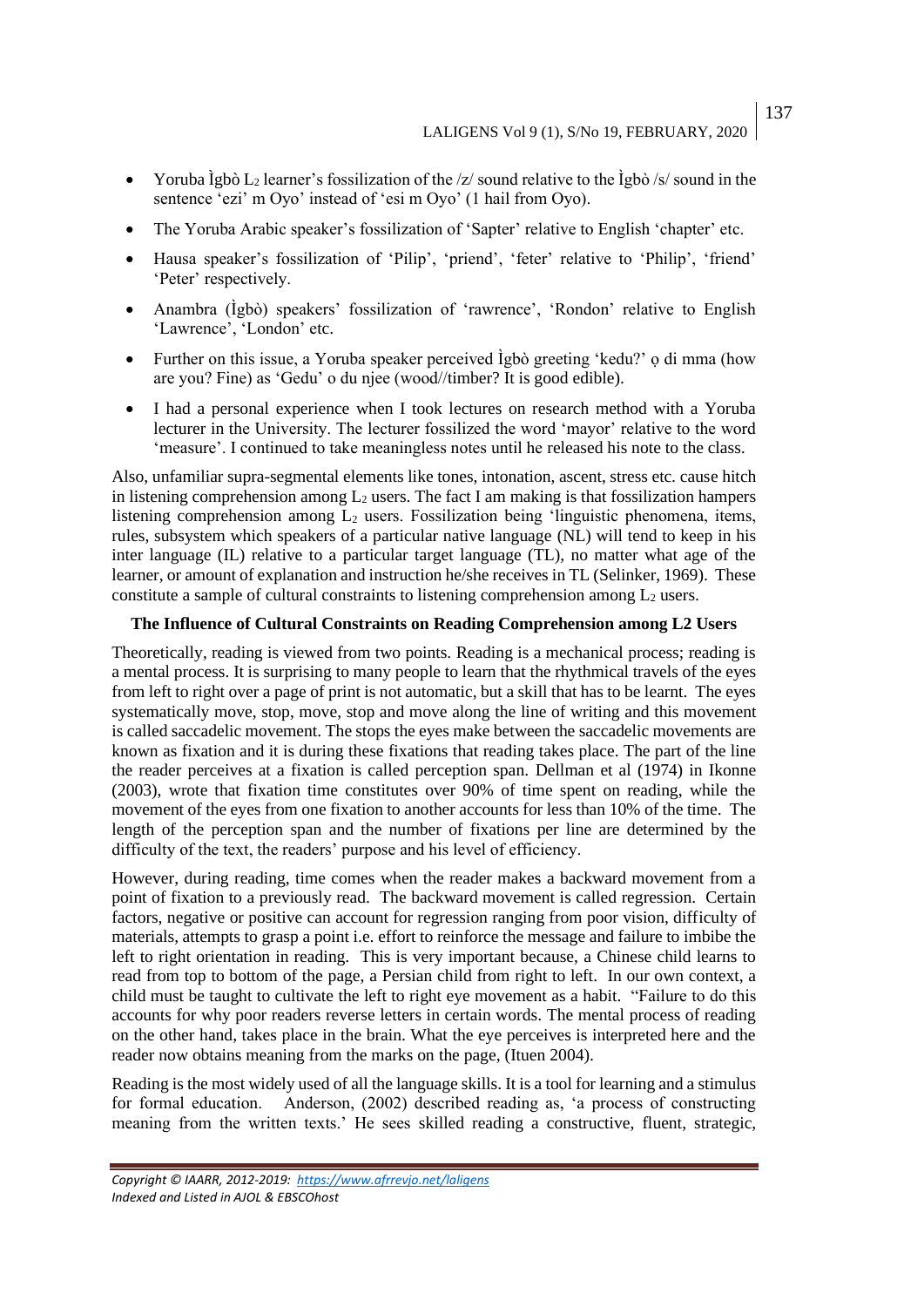138

motivated and a lifelong pursuit. Elucidating on this, Anderson says, 'reading is a basic life skill, a cornerstone for a child's success in school and indeed throughout life'. He asserted, 'without the ability to read well, opportunities for personal fulfilment and job success inevitably will be lost'.

Reading is also perceived as a means of language acquisition, of communication, and of sharing information and ideas. Like in all languages, it is a complex interaction between the text and the reader which is shaped by the reader's prior knowledge, experiences, attitude and language community which is culturally and socially situated. Foertsch's (1998) definitions of reading as cited in Beth, (2006) highlighted three processes of reading which includes; learning to pronounce words, learning to identify words and get their meaning and learning to bring meaning to a text in order to get meaning from it. This by implication suggests that reading is a skill that demands competence.

The writer presents his/her ideas or information in words in a linear order while the reader has to read and understand this linear string of words. Especially for more experienced readers, (say for schools and colleges), reading becomes less of a problem of recognizing words and more a matter of reasoning, involving the meaningful interpretation of verbal symbols (such as words, phrases and sentences) and requiring all types of thinking, evaluating, judging, imagination and problem solving. Thus, reading process involves both the acquisition of the meaning intended by the writer and the reader's own contribution in the form of interpretation, evaluation and reflection about these meanings. All the reading experts agree that reading means more than mere looking or even moping at the printed material, it is a practical task whereby the reader is required to react to the materials in several ways ending up in complete comprehension of the prints.

Reading has to do with decoding of written text. It has to do with making of meaning out of the print. Comprehension is fundamental and critical to reading. For mature readers, reading has no meaning and a waste of time if comprehension does not occur.

However, comprehension can be hindered by cultural constraints in various ways. For instance, it is only natural that people write the way they speak. For one who speaks using language lore like idioms, proverbs most likely apply such in his written discourse. For instance, writers like Wole Soyinka, Ola Rotimi and Chinua Achebe to mention but a few are adept in the use of linguistic aphorisms. These give second language users who come from a different background extra processing load before comprehension takes place.

Again, apart from use of linguistic aphorisms, there are certain concepts that are customized or indigenous to the writer which when reflected in the discourse affect comprehension adversely. In the Ìgbò acculturation programme organized at the National Institute for Nigerian Languages, Aba, Abia state, Nigeria, for the Igbò  $L_2$  learners from Colleges of Education in Nigeria, there are some concepts that are used crude because they are customized/indigenous  $\hat{I}$ gbò concepts without English equivalents. At such classes, comprehension is delayed. The  $L_2$ learners may or may not have name for such concepts in their mother tongue or first language. For instance, 'Ụkpọ', 'achị', 'ọfọ' etc. (which are varieties of soup thickeners) constitute a sample. That is where visual communication becomes pertinent in  $L_2$  teaching and learning.

Furthermore, research has shown that cultural constraints or variation affects examination performance. Alastair et al. (2000) revealed this when they conducted a multicultural educational assessment on mathematics using a foreign student from Pakistan who emigrated to England and seemed to be under-performing in mathematics. The researchers analyzed using discrete point approach ten (10) different questions drawing samples from questions he

*Copyright © IAARR, 2012-2019: <https://www.afrrevjo.net/laligens> Indexed and Listed in AJOL & EBSCOhost*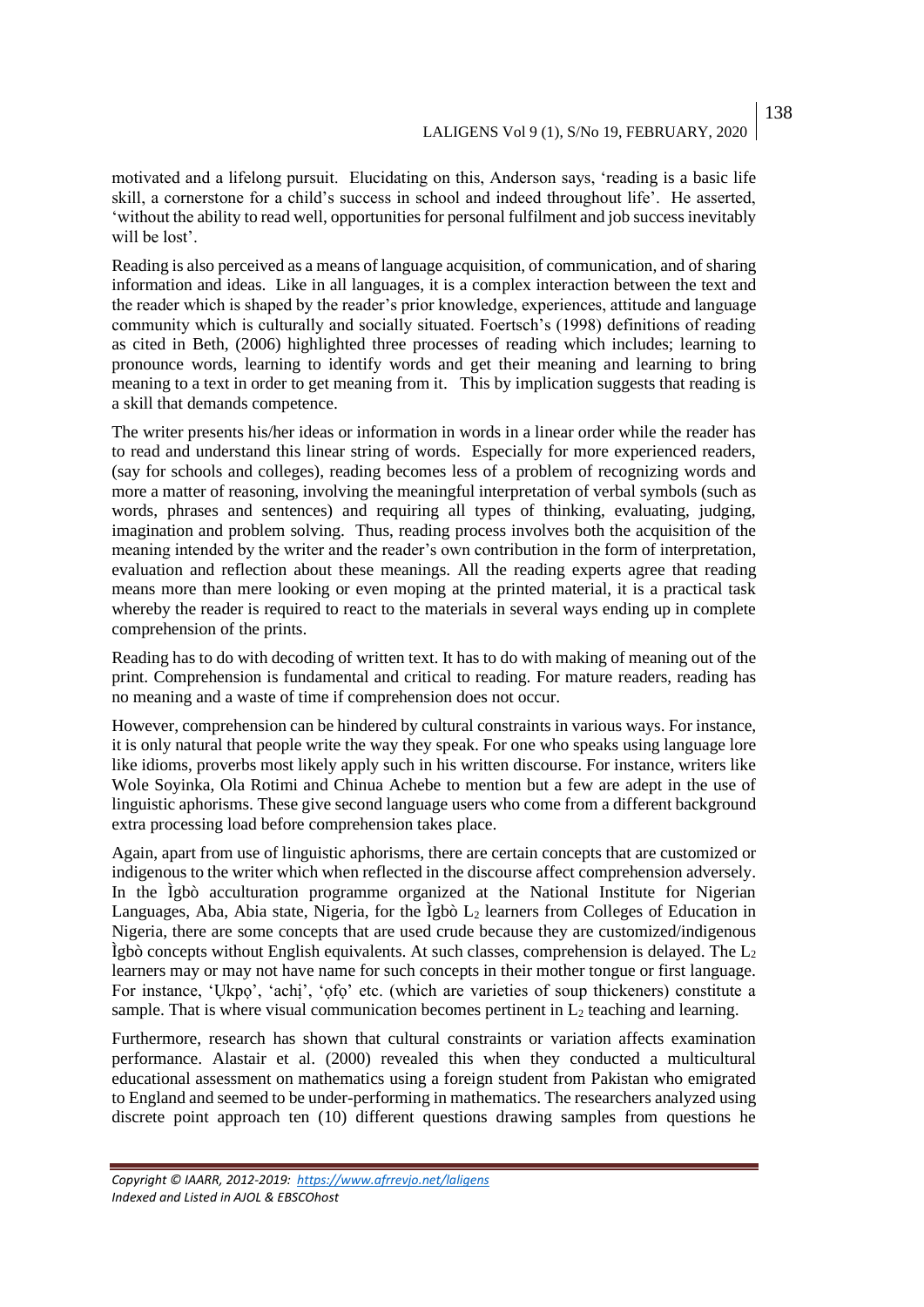performed very well in and samples from the questions he performed below expectation. Their analysis revealed that he under- performed in questions that are culture specific or bound but did well in other questions.

#### **Influence of Cultural Constraints on Pragmatics Comprehension Among L<sup>2</sup> Users**

Comprehension of pragmatics is strong evidence of increasing language competence among  $L_2$ users. This is what Canale and Swain (1980) described as Sociolinguistic Competence in their Communicative Competence Model. The sociolinguistic competence is one of the most functional components in Canale and Swain's model of communicative competence. The sociolinguistic competence requires an understanding of the social context in which language is used i.e. how language is used in social contexts to perform communicative functions. This corresponds with Hymes' (1972) rules of use. The sociolinguistic competence is formed by two sets of rules. The rules are socio-cultural rules and discourse competence rules (Yunita, 2006). The socio-cultural rules pay attention to how utterances are produced and understood appropriately within a socio-cultural context taking into account factors such as topic, role of participants, setting, norms of interaction, attitude and register.

Hymes (1972) postulated that the ability to speak competently not only entails knowing the grammatical rules, but also knowing what to say, to whom, in what circumstance and how to say it. In Hymes' views, there are rules of use without which the rules of grammar would be useless. Hymes considers communicative competence the interaction of grammatical, psycholinguistic, socio-cultural and probabilistic systems of competence, (Canale & Swain 1980). Hymes asserted that communicative competence should include the social meaning.

The ability to understand words when used in different situations and contexts bring  $L_2$  learners near native speakers' competence. And here is another language level where culture affects comprehension adversely. For instance, the second language users need to understand the language use and rules governing languages use in the target language. In Yoruba, for a bird's eye view, there is a difference in the use of the word 'ose' and 'ese' (thank you). Sometimes, they are alternated. In the case of 'ese' the 'e' is a plural marker that applies to elders as a mark of respect. Again, it is most unlikely to hear a young one asking an elderly 'bawoni' in Yoruba, or 'kedu' in the case of Ìgbò. Also, such expressions as 'ota mi de, ada mi do' in Ibira language (variety of Yoruba) can be misinterpreted as 'father bring knife my enemy is here' instead of 'father come, my friend is here' by an  $L_2$  user because of cultural difference.

Collocations and language aphorisms are mostly culture specific. They interpreted differently ie literally by  $L_2$  users. For instance, an old man who captures the hash economic condition with an expression, 'Amu akughaala ikpere' can be misunderstood to actually mean that 'penis has grown beyond the knee'. Also, in pragmatic contexts, an  $L<sub>2</sub>$  user may fail to understand such principles as 'anaghi agụ nwa ọnụ (children are not counted) in Ìgbò culture.

In pragmatic discussions, there are taboo words or expressions that are confined to a special group (language of the cult) etc. which are permissible to one's culture. Such words or expressions attract code switching when the need for their use arises but the  $L<sub>2</sub>$  users may not understand the reason for the avoidance and consequently fall short of expectation of usage or experience communication freeze when the expected expression is skipped by the native speakers. Cultural constraints make  $L_2$  learners not appreciate euphemistic and ironical applications in the target language. For instance, the term 'agwọ' (snake) is not mentioned in the night in core Ìgbò setting, instead, it is tagged 'eriri (rope).

Elucidating on this point, second language learners of multi dialectal languages have problem of meta language i.e. one concept is called different things in as many dialects as existent in the

*Copyright © IAARR, 2012-2019: <https://www.afrrevjo.net/laligens> Indexed and Listed in AJOL & EBSCOhost*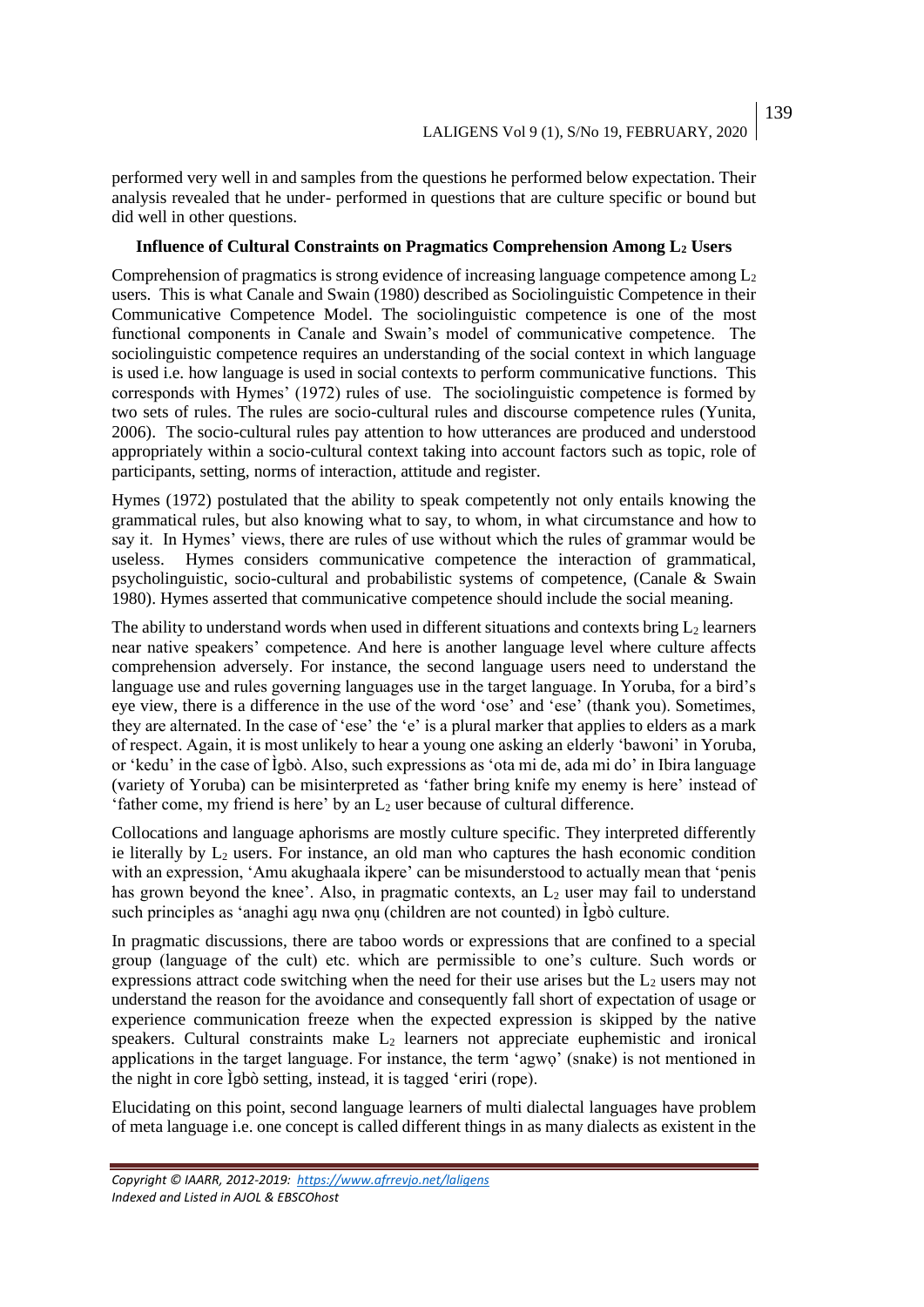target language. For instance, in Ngwa Ìgbò, the elderly may refer to 'money 'as 'Nwa Ohuu' (New Baby), 'Ojomma', 'ikpeyi' etc. whereas the standard form is 'Ego'. The same Ngwa-Ìgbò refers to Fifty Naira note as 'Baby Note'. These expressions that deviate from the standard forms would certainly create comprehension gap for  $L_2$  learners. It is therefore pertinent that the language teacher draws the learners' attention to synonyms.

Furthermore, the mode of settlement in Ìgbò land of Nigeria certainly differs widely from that of the other tribes like the Yoruba and the Hausa. Discussions centering on rural habitation and architectural structure of any of these tribes may not attract full comprehension to an  $L_2$  learner. The Yoruba do not have masquerade in their culture. Masquerading is a peculiar cultural event for the South East and South South people of Nigeria. A non-indigene of these ethnic groups may not appreciate that certain roads are deserted at certain times whereas the indigenes are able to interpret the routes, warnings, signs and signals of advancing masquerade. In the same vein, second language user may not appreciate that items are priced in descending order in Yoruba community but in ascending order in other cultures. All these have to be taken into account while teaching pragmatics to  $L_2$  learners in order to facilitate comprehension.

### **The Influence of Cultural Constraints on Viewing Comprehension among L<sup>2</sup> Learners**

The concept of viewing comprehension is a recent phenomenon. The fact that communication transcends oral and written medium lends credence to the emerging perception of viewing comprehension (Hoven 1999). In her analysis of viewing comprehension (V.C.) and listening comprehension (L.C.) as it applies particularly in  $L_2$  situation, Cross cultural researchers are focusing on the meaning conveyed by gesture, expression and body language leading to viewing comprehension among  $L_2$  users. More often than not, second language learners make use of gestures and other forms of body language to comprehend linguistic information which ordinarily would have eluded them.

However, the cultural differences also bring about hitches in viewing comprehension. For instance, the gesture that signifies 'come' in Nigerian context is a sign of 'goodbye' in Western context. The gesture that means 'I warned you', 'serves you right' in the Ìgbò context may either be nonexistent in other ethnic group or conveys a different meaning all together. My little nephew used to run away from other children whenever he visited the village from the city. No one could fathom why he had phobia getting close to his mates in the village until he asked my mother if the children in the village were all lunatics. My mother answered that none of them was indeed. The poor boy asked, 'then why are they always naked? To the little boy born and groomed in the city, only lunatics appear naked.

Again, the sound a person from the core Northern Nigeria makes during conversation to show gross attention and comprehension is interpreted as resentment and indifference in the Ìgbò setting and audience.

#### **Conclusion and Recommendations**

Comprehension is the fundamental target in any mode of communication; oral, print or gesture among native speakers as well as  $L_2$  users. This has implications for  $L_2$  teaching and learning especially in a multilingual and multicultural society. This challenges the  $L_2$  teachers to use visual and real live objects when they can to concretize their lessons especially culture-specific concepts. The language lessons would have to be infantilized in order to reduce stress for the learners and help them keep their affective filter low enough for optimal language intake. A lot of improvisations and audio-visual resources are needed from the teacher who would gently guide the learners through the development and usage of new vocabulary in a pragmatic sense. Excursions and dramatization/acting out roles are inevitable in second language situation. Also,